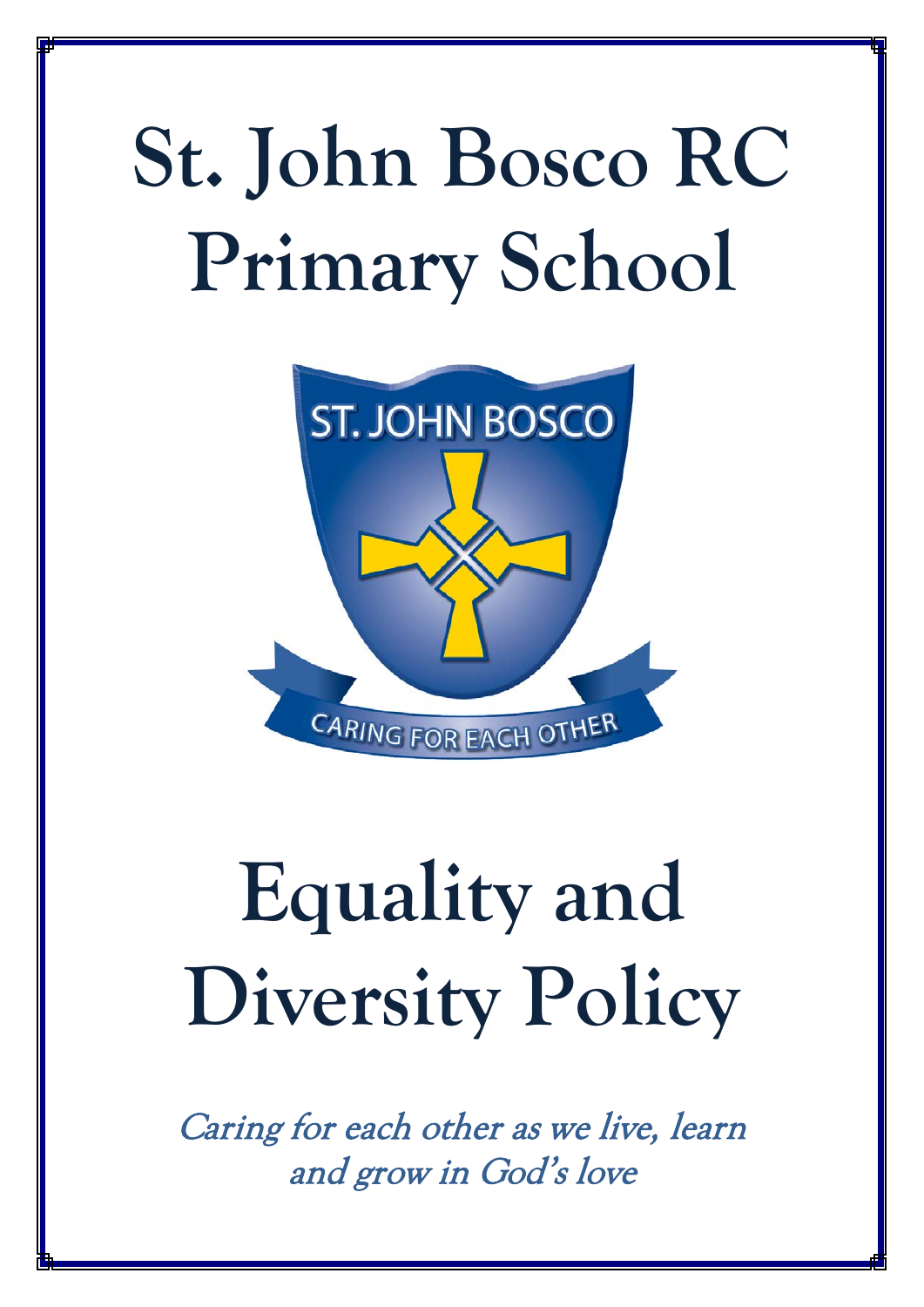## **CONTENTS**

#### **Sections**

- **1.** Introduction
- **2.** Our Understanding of Equality of Opportunity
- **3.** Aims and Objectives
- **4.** Relevant Legislation and Best Practice Advice

#### **Guidelines**

- **1.** Disability
- **2.** Gender
- **3.** Race
- **4.** Religion and Belief
- **5.** Age and Sexuality
- **6.** Gender Reassignment, Civil Partnership and Marriage, Pregnancy and Maternity
- **7.** Roles and Responsibilities
- **8.** Monitoring and Evaluation

#### **Appendices**

1. Glossary of commonly used terms relating to equality and diversity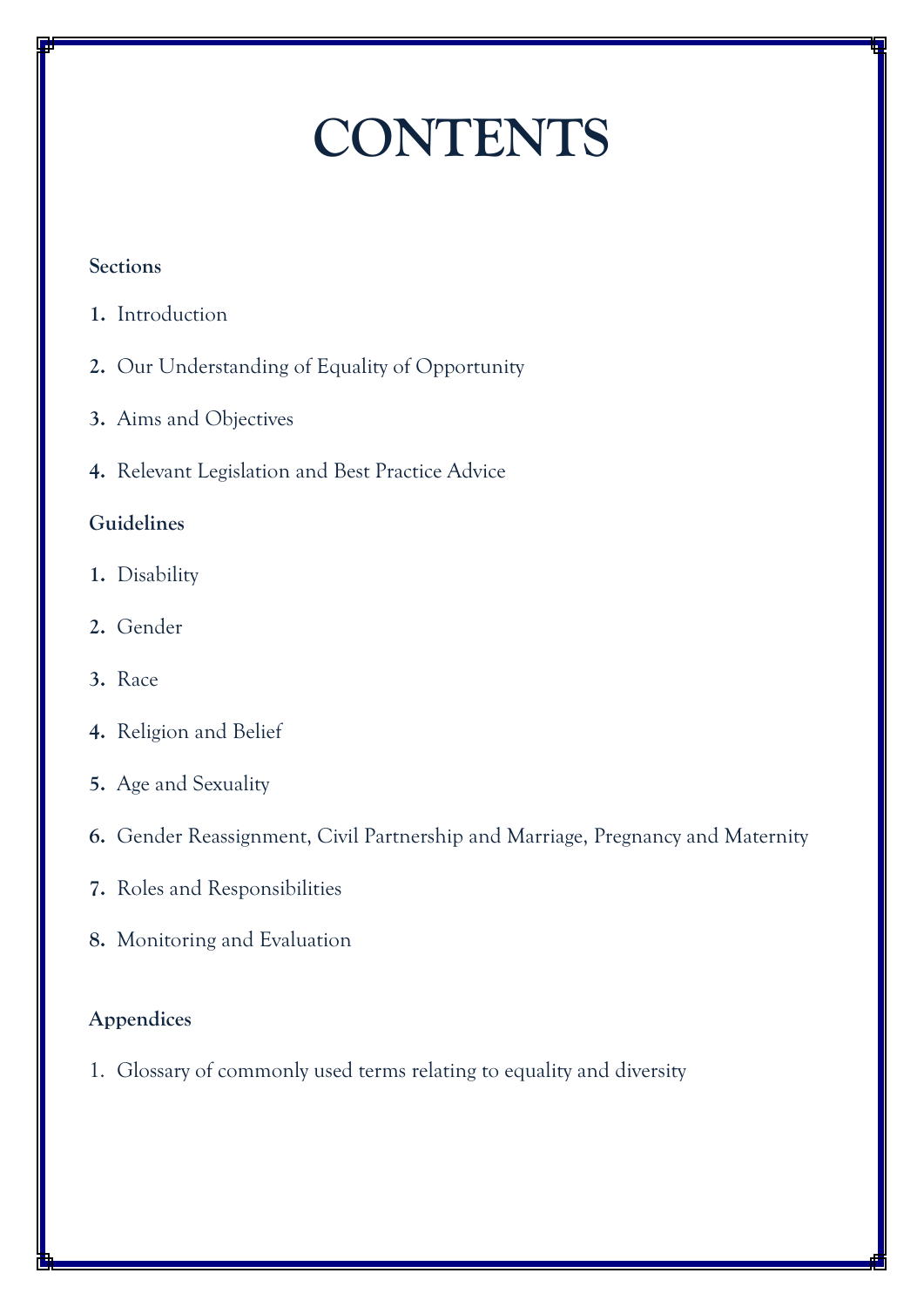### **Policy for**

### **Equality and Diversity**

#### **1. Introduction**

St. John Bosco RC Primary School is a welcoming and caring school. We respect and value each and every individual associated with the school. Together, we seek to work, learn and play to achieve our full potential. By implication, therefore, we have a commitment to social inclusion and equality of opportunity for all. We aim to provide an environment which is free from bullying, harassment and prejudice.

#### **2. Our understanding of equality of opportunity:**

*We understand equality of opportunity to exist when:*

- it is understood that everyone is unique and everyone has different needs
- equality of access exists for all
- individual choices are widened
- everyone feels happy, safe and secure in an environment which does not disadvantage or discriminate against anyone
- stereotypes are challenged to ensure everyone has an equal chance to develop as they wish
- individual and community needs are responded to for the benefit of everyone
- adequate resources exist to meet everyone's needs.

#### **3. Aims and objectives:**

*As a result of this policy we will:*

- ensure that all members of the school community feel happy, safe and secure
- ensure that equality of access exists for everyone
- promote equality of opportunity regardless of the nine protected characteristics of age, disability, gender, race, religion and belief, sexuality, gender reassignment, civil partnership and marriage, and pregnancy and maternity
- actively develop the self-esteem and self-respect of all members of the school community
- ensure that educational provision is relevant to our increasingly diverse society
- ensure that the curriculum actively promotes equality of opportunity
- actively challenge all forms of bullying, harassment, prejudice and stereotyping
- actively engage the support and commitment of the whole school community in achieving the above aims.

#### **4. Relevant legislation and best practice advice:**

*We are aware of our responsibilities in relation to:*

- 1970 Equal Pay Act
- 1975 Sex Discrimination Act
- 1976 Race Relations Act
- 1988 Education Reform Act
- 1995 Disability Discrimination Act
- 1998 Human Rights Act
- 1999 Macpherson Report into the Stephen Lawrence Murder Inquiry
- 2000 Race Relations (Amendment) Act
- 2001 Special Educational Needs and Disability Act
- 2002 Statutory Code of Practice on the Duty to Promote Race Equality
- 2006 Equality Act
- 2006 Sexual Orientation Regulations
- 2006 and 2007 Employment Equality (Age) Regulations and Amendments
- 2010 Equality Act.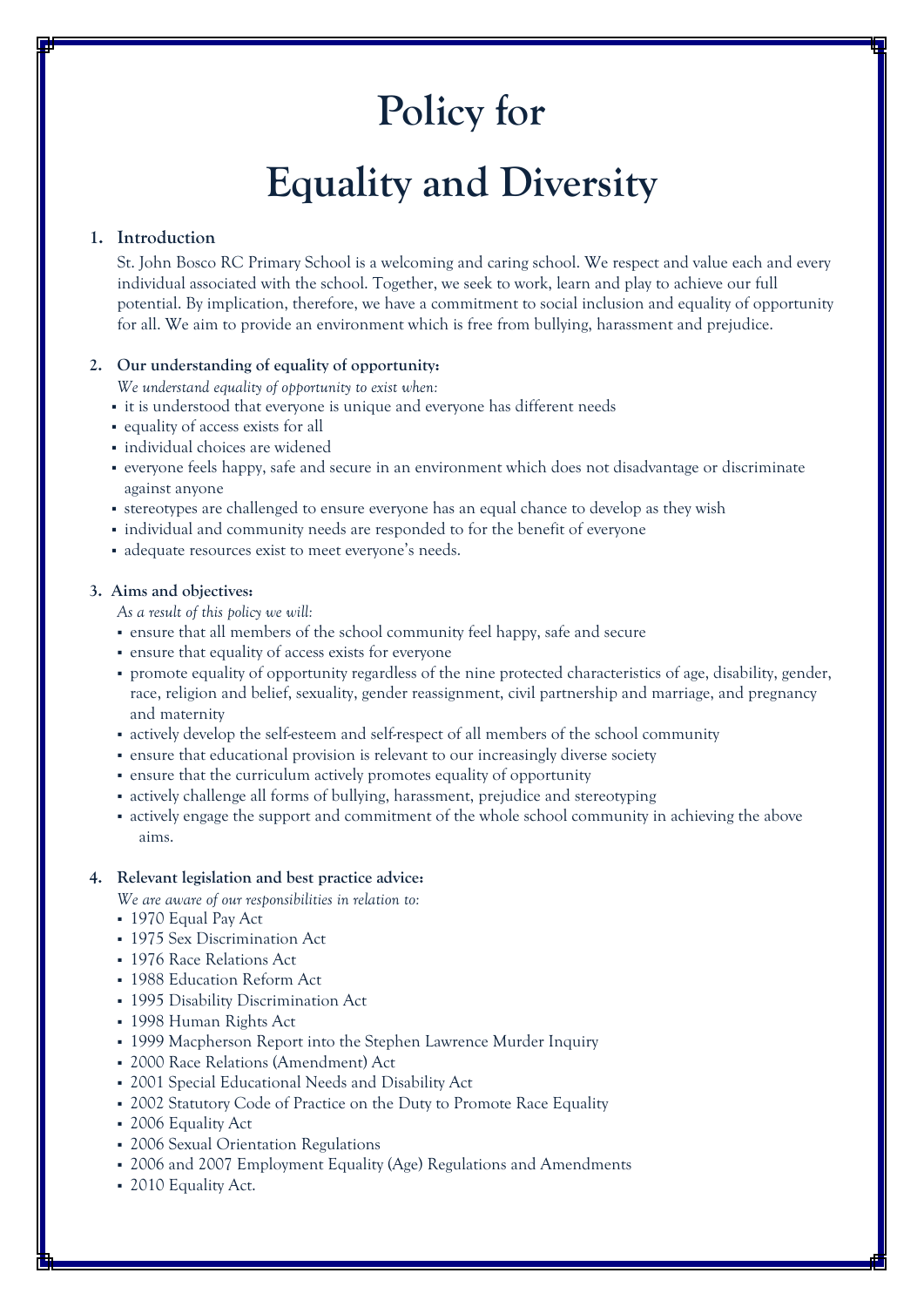#### **GUIDELINES**

#### **1. Disability:**

- Pupils with disabilities/learning difficulties/special needs will:
- have complete access to all the facilities and resources available within the school
- receive additional support to ensure that they fulfil their potential
- be integrated with, and educated alongside, other pupils
- have access to the same broad, balanced and relevant curriculum as other pupils
- be involved in the decisions being made about their care and education.

#### *As a school, we:*

- are committed to early identification of emotional and behavioural difficulties before such difficulties lead to underachievement, disaffection and exclusion
- are committed to early intervention, target-setting and regular monitoring of pupils with disabilities/learning difficulties/special needs
- will give additional support and encouragement to gifted and talented pupils to ensure they fulfil their potential
- will work in partnership with parents and carers to ensure that pupils with disabilities/learning difficulties/special needs benefit fully from their time spent in school
- will ensure that staff take part regularly in training about disability/learning difficulties/special needs
- will make use, where appropriate, of local authority support services to ensure that pupils with disabilities/learning difficulties/special needs fulfil their potential.

#### **2. Gender:**

No matter their gender, all pupils will:

- have access to the same broad, balanced and relevant curriculum
- be expected to do as well as they possibly can
- be expected to behave as well as they possibly can
- be expected to work together in a constructive and positive manner
- be discouraged from using sexist language, and commended when they challenge such language.

#### *As a school, we will:*

- ensure that neither gender dominates any area of the school, the curriculum or the extra-curricular activities to the detriment of the other
- ensure that all resources portray both genders in a positive and non-stereotypical way
- continue to monitor achievement by gender. If differences based on gender are identified, appropriate action will be taken to redress the imbalance.

#### **3. Race:**

- The curriculum will reflect the ethnic, cultural and religious diversity of society locally, regionally and nationally
- Pupils will have opportunities to study issues to do with intolerance, prejudice, racism, racial discrimination and religious prejudice
- Resources will portray members of local and regional cultural and ethnic groups in ways which are positive and non-stereotypical
- Community languages other than English will be valued and promoted
- All pupils will be able to dress and worship in ways which do not conflict with the cultural or religious conventions of the home
- The dietary needs of all pupils will be met
- Achievement, attendance and exclusions will be monitored by ethnicity. If differences based on ethnicity are identified, appropriate action will be taken to redress the imbalance
- Members of all cultural and ethnic groups will be welcomed and valued by the school community
- All racist incidents will be dealt with in an effective and consistent manner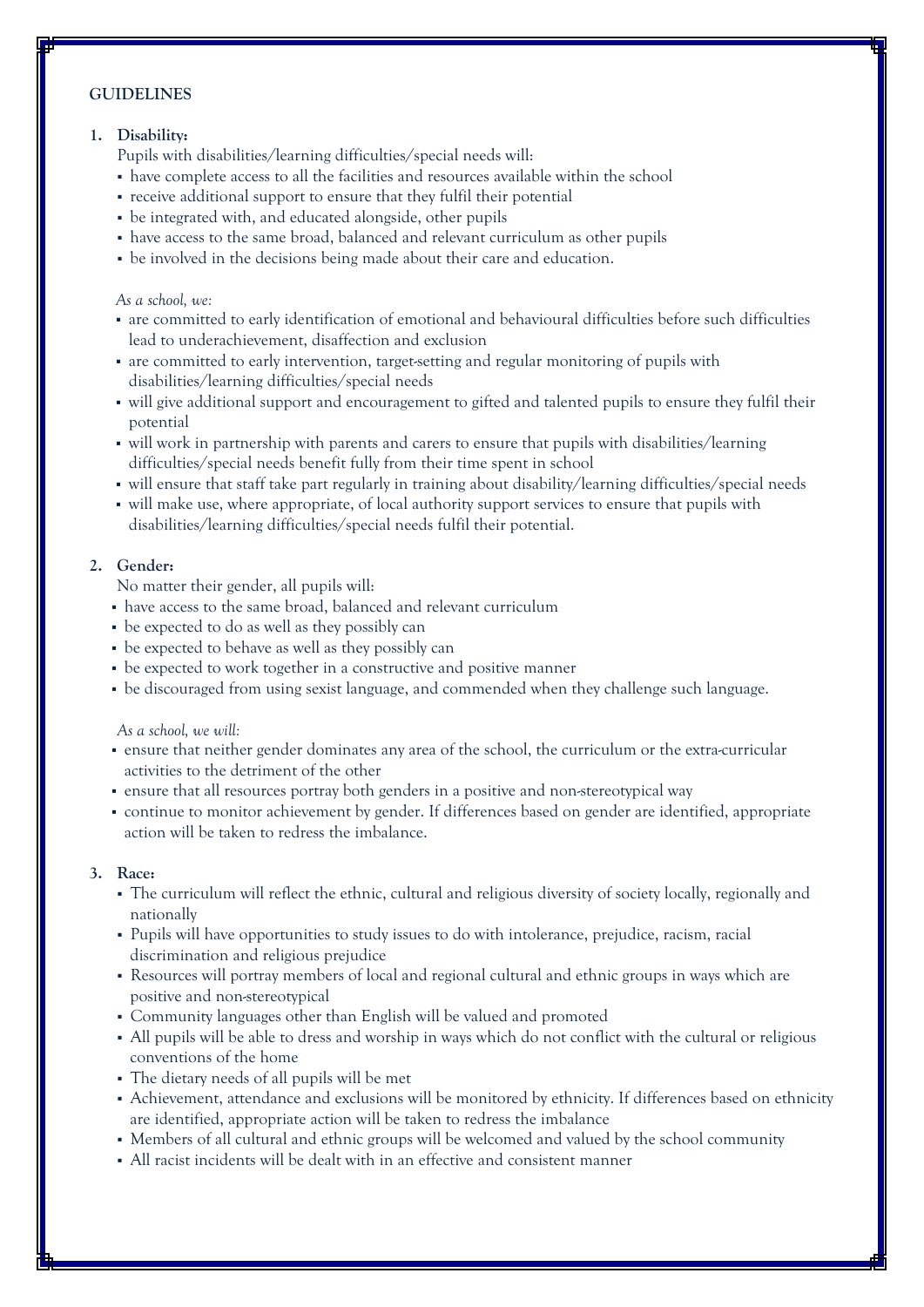When posts in school become vacant, we will encourage applications from all groups within our increasingly diverse society.

#### **4. Religion and Belief:**

- The National Curriculum in general, and RE in particular, will be used to value and celebrate diversity based on religion and belief
- Daily acts of collective worship will be used to promote equality of opportunity irrespective of religion or belief
- All pupils will be given opportunities to meet their religious needs, especially at the time of important festivals
- The dietary needs of all pupils will be met
- Pupils will be discouraged from using offensive language based on religion or belief, and commended when they challenge such language
- Resources will reflect people subscribing to a variety of religions and beliefs
- Resources will show people of all religions and beliefs engaged in non-stereotypical roles and activities
- People of all religions and beliefs will be encouraged to play an active role in school life, perhaps as governors
- As far as is possible, our staff team will reflect the variety of religions and beliefs that exist locally and regionally.

#### **5. Age and Sexuality:**

- All pupils will be expected to do as well as they possibly can
- All pupils will be expected to behave as well as they possibly can
- All pupils will be encouraged to make equal use of all the resources and facilities in the school
- Resources will reflect the variety of families that exist in Britain today
- Resources will show people of all ages engaged in non-stereotypical roles and activities
- Where appropriate, the National Curriculum will be used to value and celebrate diversity based on age and sexuality
- Daily acts of collective worship will be used to promote equality of opportunity irrespective of age or sexuality
- Pupils will be discouraged from using offensive language about age and sexuality, and commended when they challenge such language
- People will be welcomed and valued no matter their age or sexuality
- Appropriate use will be made of local authority support services to ensure that all pupils fulfil their potential.

#### **6. Gender Reassignment, Civil Partnership and Marriage, Pregnancy and Maternity:**

- In relation to the three protected characteristics above, parents, carers, visitors, members of staff and all others associated with the school can rest assured that discrimination will not occur, and that people's rights as defined in legislation relating to the characteristics will be respected
- Where appropriate, opportunities will be provided for pupils to learn about, and to discuss, matters to do with gender reassignment, civil partnership and marriage, and pregnancy and maternity
- Pupils will be discouraged from using offensive language about gender reassignment, civil partnership and marriage, and pregnancy and maternity
- people will be welcomed and valued no matter their personal circumstances, their marital status, whether in a civil partnership or not, whether pregnant or on maternity leave, or whether undertaking, or having undertaken, gender reassignment
- Appropriate use will be made of suitable external support services, including those in the local authority, to ensure that equality of opportunity exists in relation to gender reassignment, civil partnership and marriage, and pregnancy and maternity.

#### **7. Roles and Responsibilities**

 All who are associated with St. John Bosco RCVA Primary School have a responsibility for promoting inclusion, equality, diversity and community cohesion, and avoiding unfair discrimination.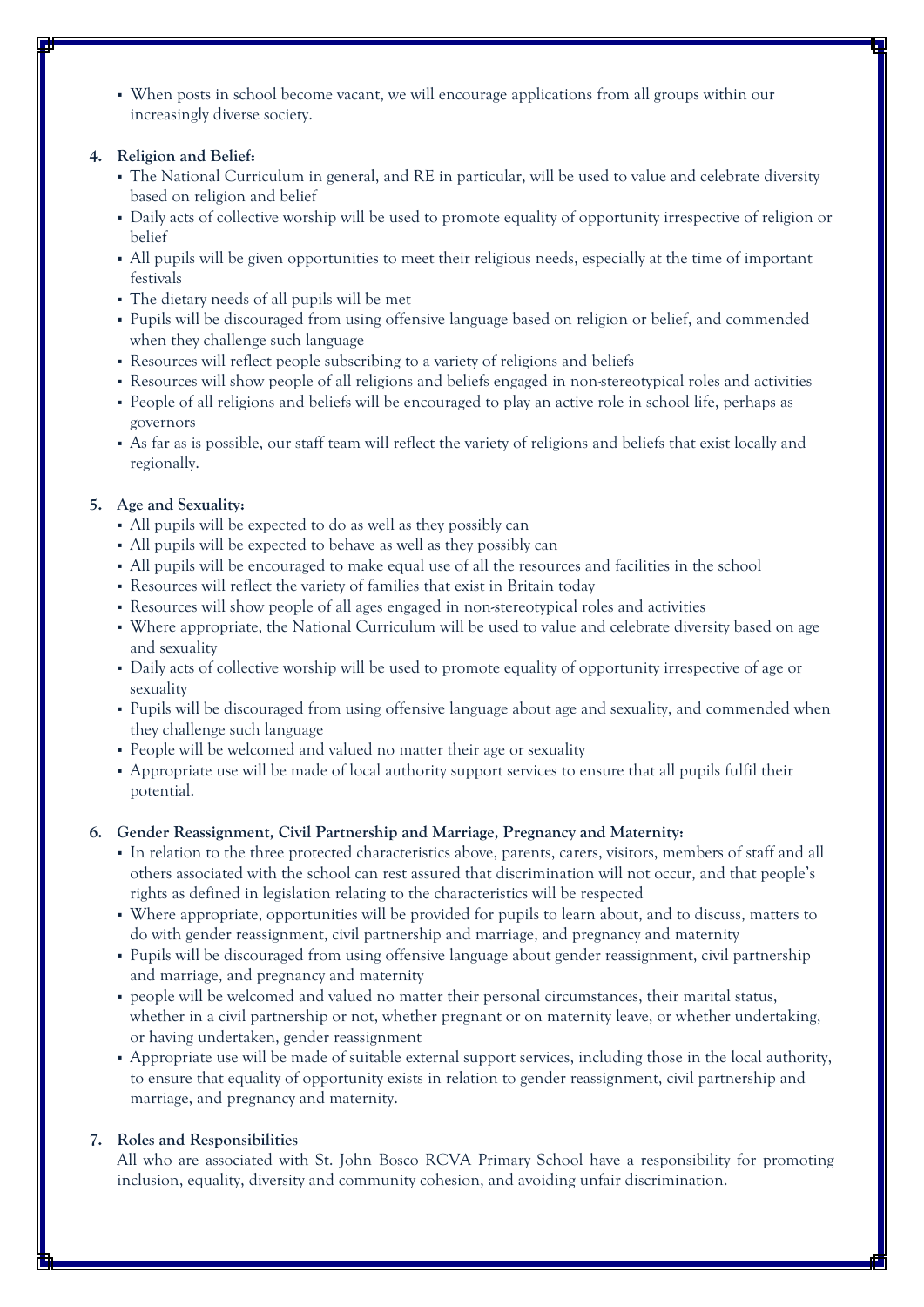#### Our governors are responsible for:

- Making sure the school complies with all current equality and diversity legislation.
- Making sure this policy and its procedures are followed.
- Making sure that the school has an up-to-date Single Equality Scheme and related action plans.

#### Our Headteacher is responsible for:

- Making sure the policy is readily available and that the governors, staff, pupils and their parents know about it.
- Making sure its procedures are followed.
- Producing regular information for staff and governors about the policy and how it is working, and providing training for them on the policy, if necessary.
- Making sure all staff know their responsibilities and receive training and support in carrying these out.
- Taking appropriate action in cases of harassment, victimisation and discrimination.

#### All our staff are responsible for:

- Proactively following this policy and any associated guidelines.
- Providing role models for pupils through their own actions.
- Dealing with racist, sexist and homophobic incidents, and recognising and tackling other forms of bias and stereotyping.
- Promoting equality, diversity and good community relations, and avoiding discrimination against anyone based on the nine protected characteristics above, as well as avoiding discrimination irrespective of socioeconomic background or where people reside, as well as against those responsible for children or other dependents, those who engage in political or trade union activities, and those with spent convictions.
- Keeping up to date with the law on discrimination and taking advantage of training and learning opportunities offered to them.

#### All our pupils are responsible for:

- Treating others kindly and fairly without prejudice, discrimination or harassment.
- Attending school and engaging in their learning, as well as helping other pupils to learn.
- Telling staff about any prejudice-related incidents that occur.

#### All our parents are responsible for:

- Supporting our school as it implements this policy.
- Providing role models for their children through their own actions.
- Ensuring their children attend school and engage in learning.
- Telling staff about any prejudice-related incidents that occur.

#### Visitors and contractors are responsible for:

Knowing and following the content of our Equality, Diversity and Community Cohesion Policy.

#### **Responsibility for overseeing equality, diversity and community cohesion practices in the school lies with a named member of staff and a named governor. Responsibilities include:**

- Coordinating and monitoring work on equality, diversity and community cohesion.
- Dealing with and monitoring reports of harassment (including racist, sexist and homophobic incidents).
- Monitoring the progress and attainment of vulnerable groups of pupils (e.g. black and minority ethnic pupils, including Gypsies and Travellers).
- Monitoring exclusion.

#### **8. Monitoring and Evaluation:**

Staff and Governors will monitor the Equality and Diversity Policy once a year. Three years following its adoption, the Governing Body will decide whether the policy needs amending in the light of new legislation and/or best practice guidance.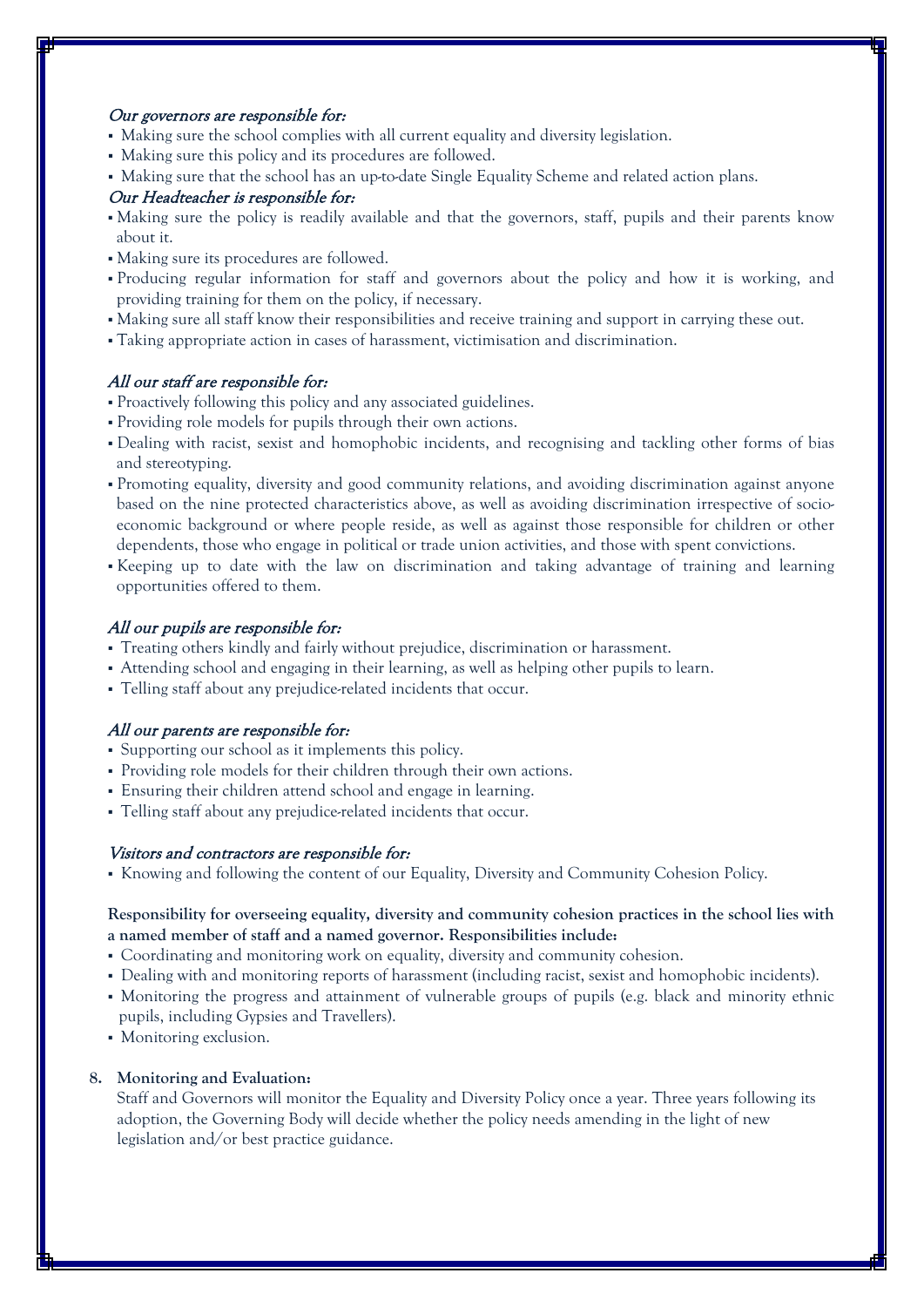| Date the policy was adopted:<br>Date the policy will be evaluated: |                                                  | November 2020<br>November 2021 |
|--------------------------------------------------------------------|--------------------------------------------------|--------------------------------|
|                                                                    | Person/s responsible for Equality and Diversity: |                                |
| Mrs L. Peart                                                       |                                                  | Headteacher                    |
| Mrs A. Bone                                                        |                                                  | <b>Foundation Governor</b>     |
| Signed:<br>Designation:                                            |                                                  |                                |
| Date:                                                              |                                                  |                                |
| <b>Review Date:</b>                                                | <b>November 2021</b>                             |                                |

نی

Ŧ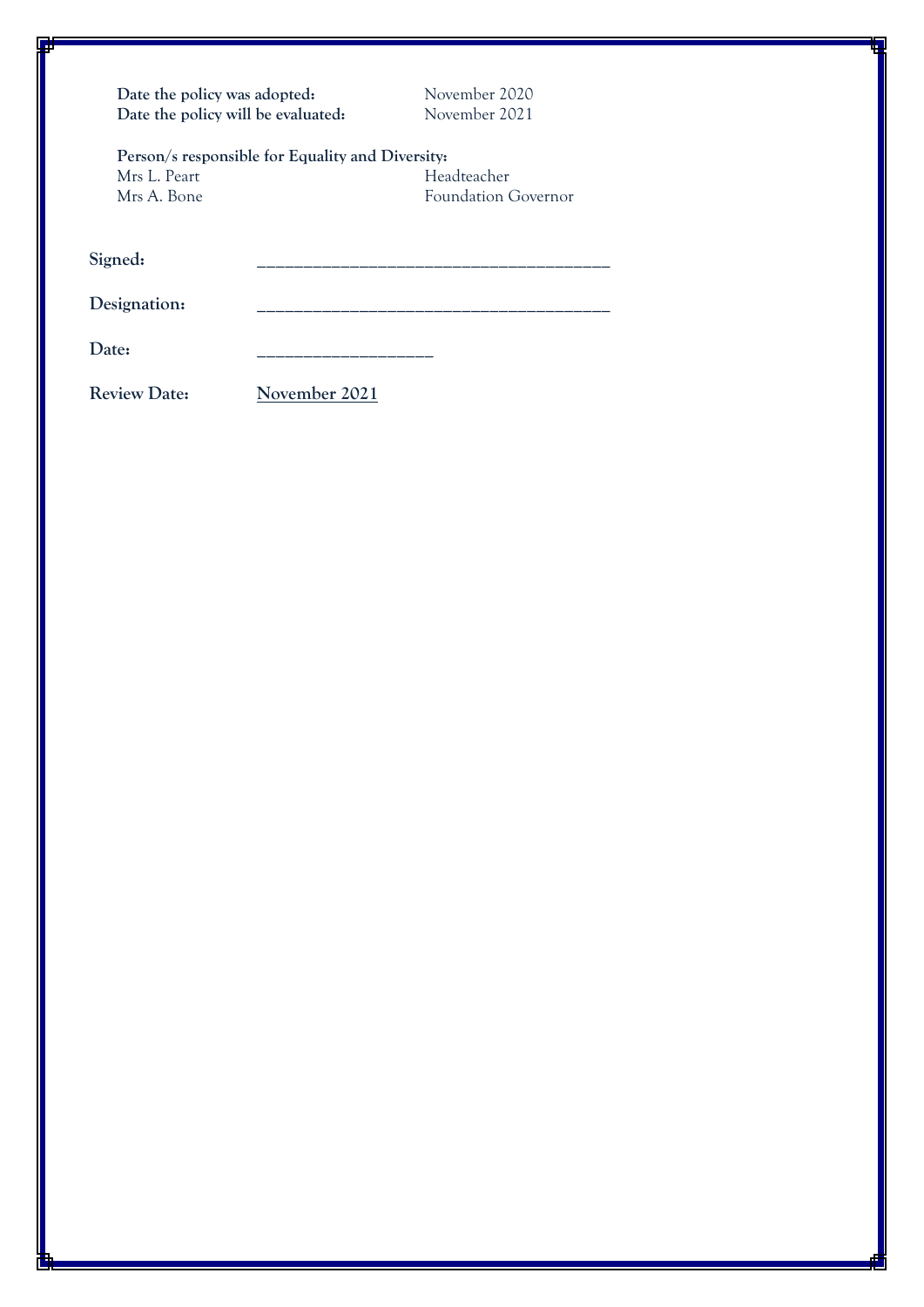#### **Appendix 1**

#### **Glossary of commonly used terms relating to equality and diversity**

#### **Bullying:**

Bullying can be defined in many ways such as: Doing things with the deliberate aim to hurt. Occasions when individuals feel that they have been victimised. Repetitive acts of abuse. Deliberately hurtful behaviour. Deliberately hurting or frightening someone by what is said or done. The abuse of power by an individual or group in relation to another individual or group. The intentional abuse of power by an individual or group with the intent and motivation to cause distress to another individual or group. Such abuse of power may be physical, verbal, sexual or psychological in nature.

#### **Discrimination:**

Treating an individual or group less well than another individual or group is treated. Such differential treatment accords advantages to some and disadvantages to others. Although it is possible to engage in positive discrimination - presently unlawful except in a few specific situations in the UK - most people define discrimination as unfair treatment leading to disadvantage. Present legislation renders discrimination on the grounds of age, disability, gender, marital status, race, religion and belief, and sexuality unlawful. Also, present legislation reminds us that discrimination can be either direct (overt, or intentional)) or indirect (covert, or unintentional). Whether direct or indirect, discrimination on the above grounds is unlawful.

#### **Harassment:**

Any behaviour or action directed at an individual that is found to be offensive to the recipient and might threaten an employee's job security or create an intimidating environment. Inappropriate words or actions which humiliate, ridicule, embarrass, intimidate, frighten, distress or otherwise undermine. Harassment can be on the grounds of a person's age, disability, gender, nationality, race, religion or belief, sexuality or any other personal characteristic.

#### **Institutional racism:**

The collective failure of an organisation to provide an appropriate and professional service to people because of their colour, culture or ethnic origin. It can be detected in processes, attitudes and behaviour which amount to discrimination through unwitting prejudice, ignorance, thoughtlessness and racist stereotyping which disadvantage minority ethnic people.

#### **Minority Ethnic Group:**

Everyone belongs to an ethnic group and, for historical reasons, the UK contains many such groups. A minority ethnic group is usually defined as a group which differs from the majority in a given nation state. Difference may be based on physical characteristics (e.g. skin colour), culture, religion and/or language. Many minority ethnic groups experience disadvantage and/or discrimination.

#### **Prejudice:**

Prejudice can be defined in many ways such as:

An unfavourable opinion or feeling formed beforehand or without knowledge, thought or reason. Any preconceived opinion or feeling, either favourable or unfavourable.

Unreasonable feelings, opinions or attitudes, especially of a hostile nature, directed against individuals or groups deemed in some shape or form to be different.

Prejudice may assume a variety of characteristics such as a tendency to judge a whole group on the basis of visible difference or on the basis of assumed characteristics. Prejudice is usually based on inadequate information. In other words, attitudes or opinions which are prejudiced are usually based on lies, half-truths, legends or myths.